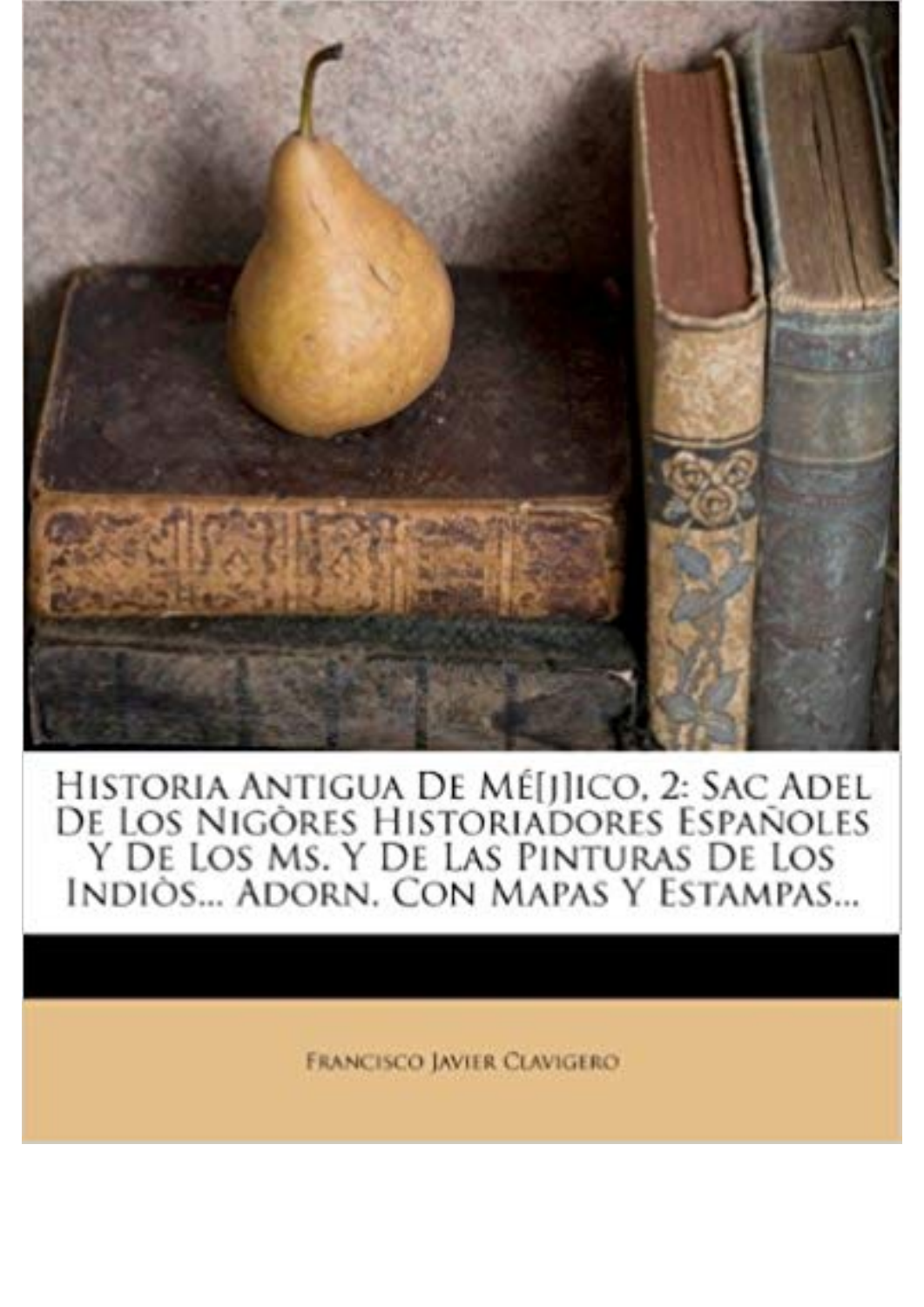*Francisco Javier Clavigero*

**Historia Antigua de Me[j]ico, 2: Sac Adel de Los Nigores Historiadores Espanoles y de Los Ms. y de Las Pinturas de Los Indios... Adorn. Con Mapas y Es (Spanish Edition)**

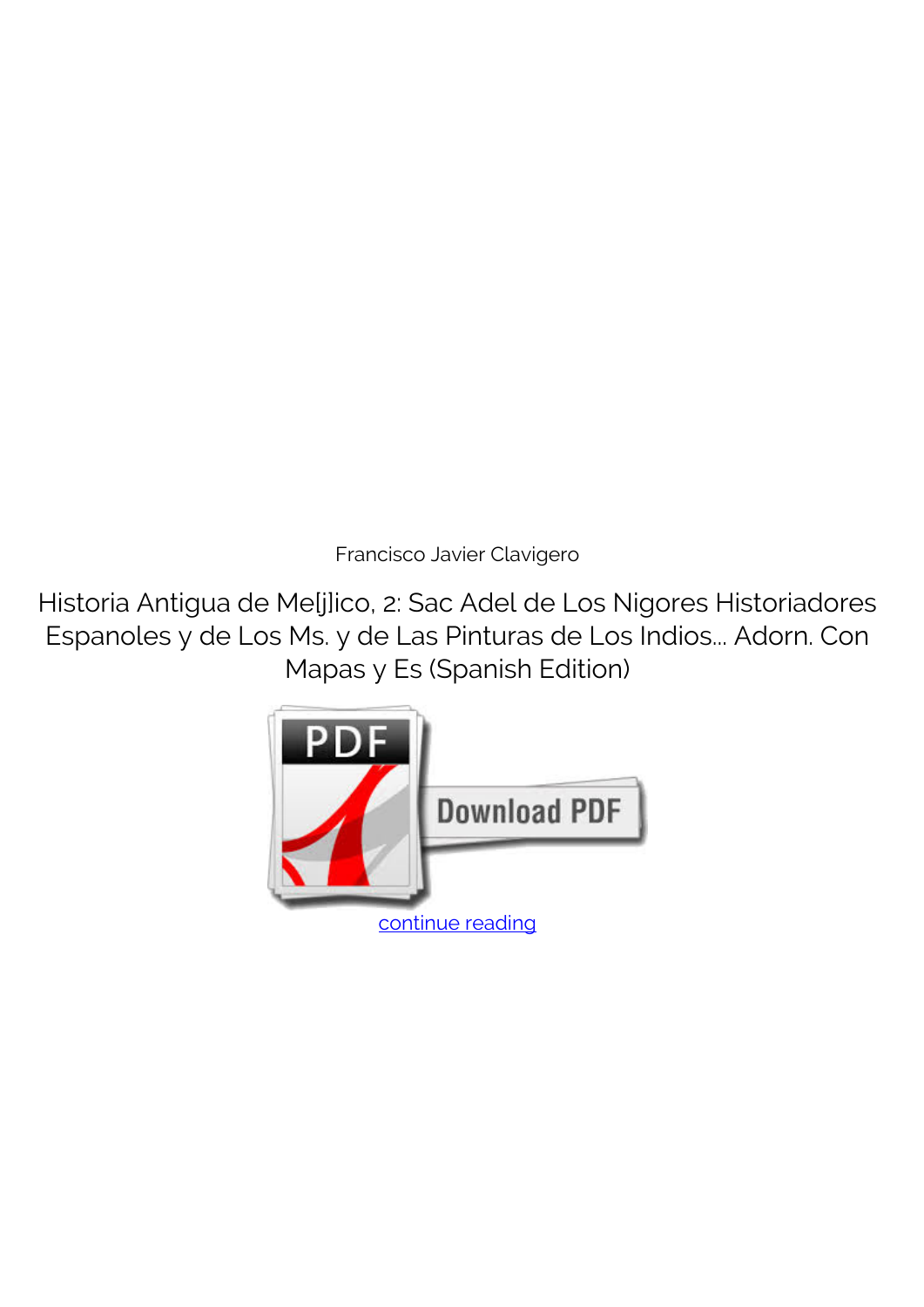This is a reproduction of a book published before 1923. This reserve may have occasional imperfections such as for example missing or blurred pages, poor images, errant marks, etc. which were either area of the original artifact, or were released by the scanning procedure.author> We appreciate your knowledge of the imperfections in the preservation procedure, and hope you enjoy this valuable publication. ++++ The below data was compiled from different identification areas in the bibliographic record of the title. This data is provided as an additional tool in helping to ensure edition identification: ++++ <. Historia Antigua De Méres Historiadores Españ[j]ico, 2: Sac Adel De Los Nigò Adorn. Con Mapas Y Estampas<s..name>oles Y De Los Ms. Y De Las Pinturas De Los Indiò We believe this work is culturally essential, and despite the imperfections, possess elected to take it back into print as part of our continuing commitment to the preservation of imprinted works world-wide. Francisco Javier Clavigero<publisher> R. Actecinnasin, 1826



[continue reading](http://bit.ly/2Tge8Fv)